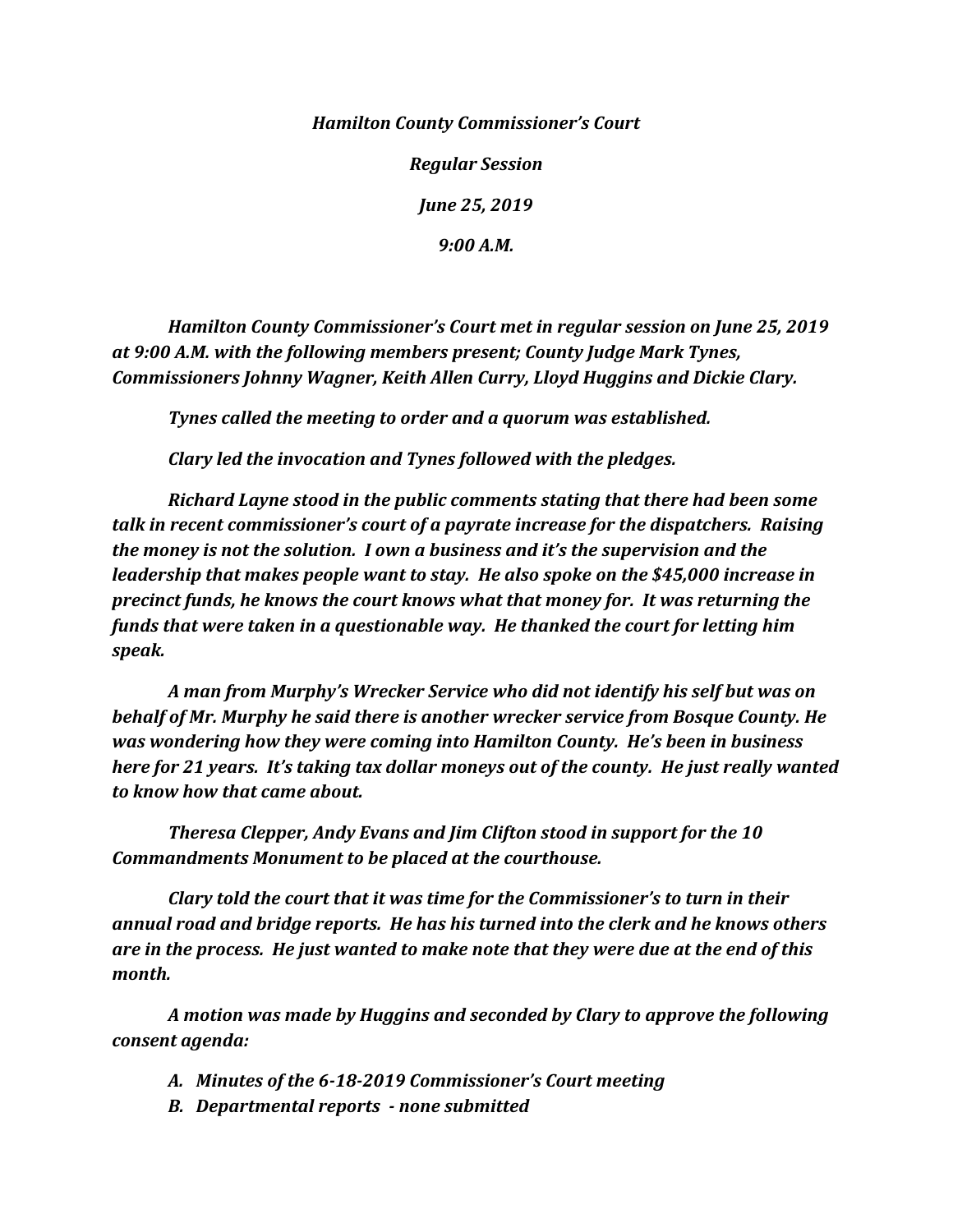- *C. Approve bills in the amount of \$117,992.16*
- *D. Certificates of continuing education – none*
- *E. Application(s) for culvert installation (2 in Precinct 3)*

*The motion carried unanimously. (Recorded in Commissioner's Court Papers Book 63 Page 284)*

*There we no Hamilton County Personnel updates.*

*Tynes let the court know that we will be going up to the roof on July 9, 2019 to inspect the roof.* 

*Clary also wanted to let the court know that the Precinct 4 facility is complete and they are moving in. Feel free to come and take a look at it.*

*Donald Kelm from Texas A&M Agrilife Extension and wanted to say that he appreciates the courts support. He then gave a report about what they had been doing recently. He thanked the court for their time. (Recorded in Commissioner's Court Papers Book 63 Page 297)*

*Tynes spoke to the court about the 2019 TAC RMP Employee Safety Equipment Program. With a spending amount of \$636.00 for safety equipment. He asked the commissioners to look into it because it expires July 1. Clary said the he had tried to login to the site but he couldn't get it. (Recorded in Commissioner's Court Papers Book 63 Page 301)*

*A motion was made by Clary and seconded by Huggins to approve the line item transfers submitted. The motion carried unanimously. (Recorded in Commissioner's Court Papers Book 63 Page 299)*

*The court then went into budget workshop and spoke on things like a new deputy, jail repair line item, needing money for new video equipment, whether or not we needed to keep the jail up to standards, health insurance deductible, dispatcher pay comparison, workers compensation, expense of moving the consoles to the new dispatch room in the sheriff's office and tax revenues.*

*The court were all speaking on the closing of the jail. They spoke on many pros and cons.*

*Clary suggested that we hear from the general public and taxpayers on this matter.*

*The court then went into a road and bridge workshop. Brush management was the topic. They spoke about the possibility of having the brush sprayed. Start a*